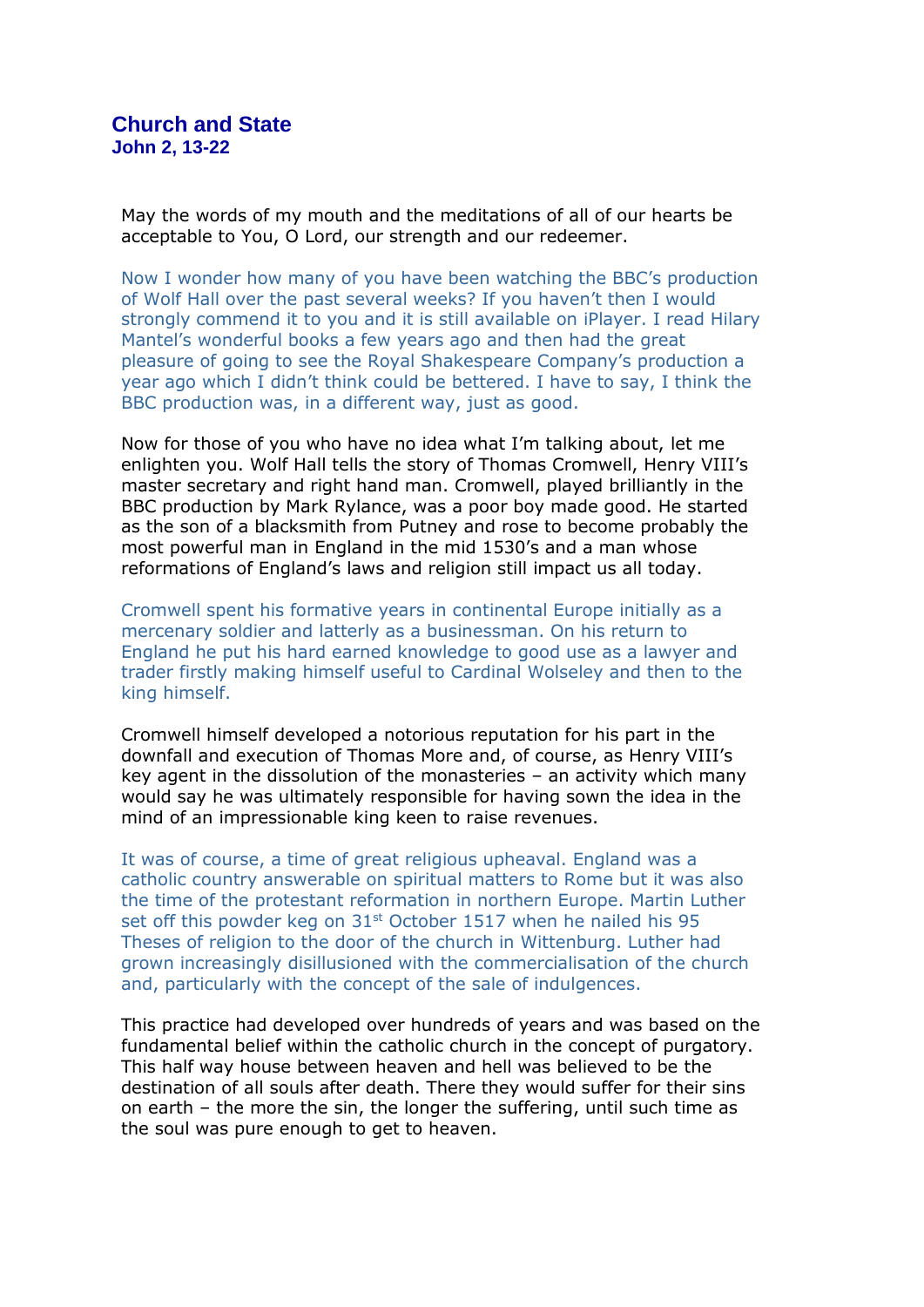It was believed that prayer and good works whilst on earth could buy time off in purgatory and from this a complex series of indulgences developed. So a certain amount of prayer or a pilgrimage or the funding of church activities would all have a value in terms of time off in purgatory attached to them. Once the value was established it could, of course, be traded – an early version of CO2 trading if you like.

If you had money, you could then get someone else to do the hard work of prayer for you – likely a monk in a monastery or a priest in a church and thus buy your indulgences over the counter. All of this was anathema for Martin Luther who developed the fundamental protestant belief in justification by faith and not by works and the straw that broke the camel's back for him was the Papal Bull issued in 1516 to raise money to build St Peter's in Rome. Emissaries were despatched throughout Europe selling a host of indulgences and that was finally too much for Luther.

His new 'protestant' beliefs were developed over the next few years by Calvin, Erasmus and others and spread throughout Northern Europe until by the 1530's Germany and the Low Countries were firmly in the protestant camp lined up against catholic southern Europe.

Cromwell had strong protestant sympathies and when he was presented by Henry with the thorny issue of getting his first marriage to Catherine of Aragon dissolved, an opportunity presented itself for serious reform of the church in England. The first stage of this was to create the Church of England, a catholic church answerable not to the Pope but to the King. This meant that the decision on the end of Henry's marriage was then an English one and not one for the pope.

He then went on to enact a series of Acts of Parliament to wrest more and more control away from the church. This was partly driven by an avowed belief that the church was a corrupt institution and partly by the knowledge that it was also a very wealthy institution – hence the inevitable decision to dissolve the monasteries and move their lands and riches into Royal hands.

So when we listen to today's gospel from John and the story of Jesus losing his temper in the Temple and throwing out the moneylenders and traders we realise that this clash of church and commerce, of the religious and secular has been around since the very start of the life of the church. 1500 years later, things hadn't improved much and even now, we continue to debate the juxtaposition of church and state.

A week or so ago, in preparing us for the coming General Election, the Bishops of the Church of England wrote an open letter calling for a 'fresh moral vision of the kind of country that we want to be'. This has led to a furious debate – not on the issues raised by the Bishops, but on their right to express and opinion.

"Bishops should stick to religion" claimed some, they have no business getting involved in politics and secular matters. Really? In my book asking politicians to describe a moral vision is all about religion but what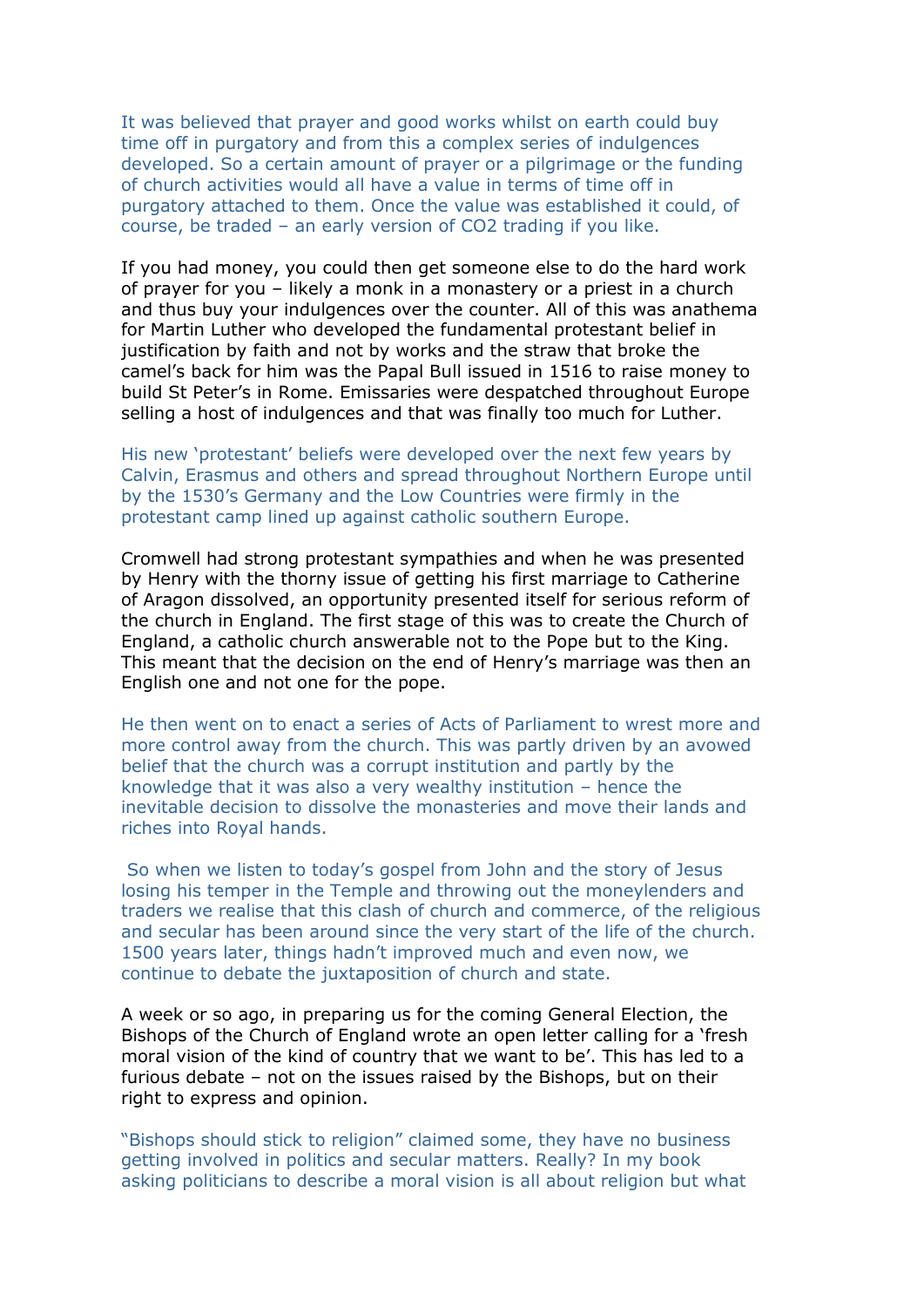do I know. When Jesus was kicking over the tables of the money lenders no-one was saying "Just stick to the parables – this is business" No-one was saying it because Jesus was shouting that the desecration of the temple was very much a religious matter just as asking our politicians to describe the morality of their policies is a religious matter.

Let's just examine what the Bishop's actually said – something most of the tabloid press seem to have failed to do. Given that the letter runs to 52 pages, this is very much a summary of the salient points! At the heart of the letter are 6 key values which the Bishops feel should be at the forefront of every Christian's mind when questioning politicians in the run up to the election and they are:-

- 1. Halting and reversing the accumulation of power and wealth in fewer and fewer hands, whether those of the state, corporations or individuals.
- 2. Involving people at a deeper level in the decisions that affect them most.
- 3. Recognising the distinctive communities, whether defined by geography, religion or culture, which make up the nation and enabling all to thrive and participate together.
- 4. Treating the electorate as people with roots, commitments and traditions and addressing us all in terms of the common good and not just as self-interested consumers.
- 5. Demonstrating that the weak, the dependent, the sick, the aged and the vulnerable are persons of equal value to everybody else.
- 6. Offering the electorate a grown-up debate about Britain's place in the world order and the possibilities and obligations that entails.

## They also offer some insights into some of the key issues on the public agenda right now.

On health, the letter raises the issue of loneliness in society and states: If the care of severely disabled people, the terminally ill or people with dementia was shared in the context of a supportive network of friends, neighbours and allies, the fear of being a burden on others would not lead so many to undervalue their own life, even to the point of seeking to end it.

On education they say that the purpose of education is not simply to prepare people to be economic units but to nurture their ability to flourish as themselves and to seek the flourishing of others.

On Britain's global role they note that without a grasp of the power and meaning of religion, it is impossible to understand the dynamics of global politics today.

On the threat from extremism they say that the answer to 'furious religion' (that is, the religious impulse turned in on itself or used to justify oppression and conflict) is not to marginalise religion in general or see religious faith as some kind of problem. It is to acknowledge that religious